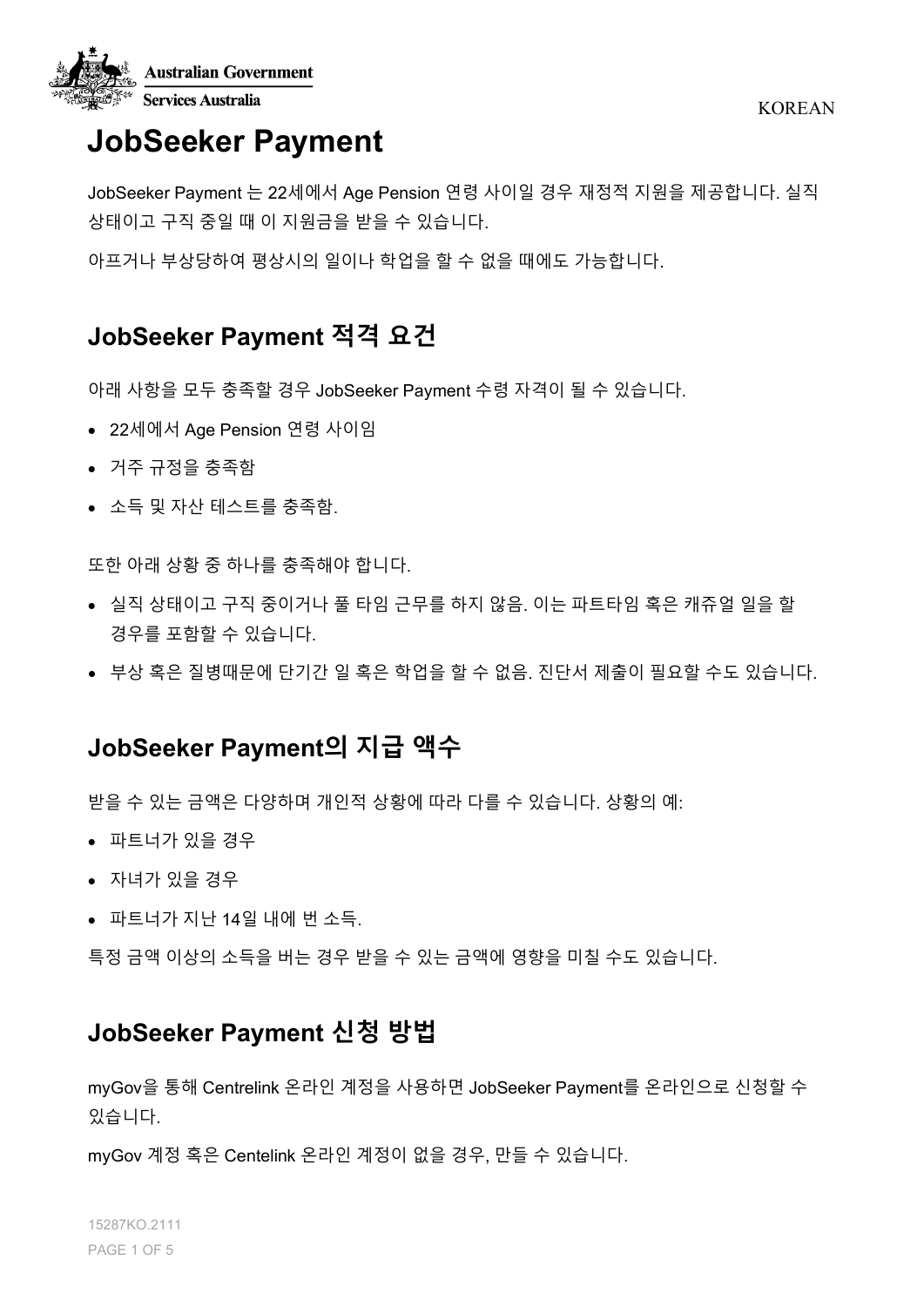귀하의 상황이 변경되기 전 최대 13주 전에JobSeeker Payment 신청을 시작할 수 있습니다. 이는 아래 중 하나에 해당될 수도 있습니다.

- 근무 시간이 줄어들고 소득 [테스트를](https://www.servicesaustralia.gov.au/individuals/services/centrelink/jobseeker-payment/how-much-you-can-get/income-and-assets-tests/income-test) 충족함
- 직장을 잃게 될 것을 알고 있음

재정적 상황이 변경되면 언제든지 신청을 철회할 수 있습니다.

### **언제 첫 지급액을 받는가**

대기 기간이 적용되지 않는 한 본 기관이 귀하의 지급을 허락한 지 약 2주 후에 첫 지급을 받게 됩니다. 대기 기간이 적용되면 귀하에게 대기 기간이 어느 정도인지를 알려드릴 것입니다.

귀하는 또한 귀하와 파트너의 소득을 보고해야 합니다. 격주마다 소득을 보고해야 합니다.

### **상황 변화**

지급액에 영향을 미칠 수도 있으므로 귀하의 상황이 변경되면 이를 본 기관에 알려야 합니다. 이는 아래를 포함할 수도 있습니다.

- 귀하의 개인 정보 및 연락처
- 관계
- 상태.

### **더 자세한 정보**

- 한국어로 대화하길 원하시면 **131 202**로 전화하십시오.
- 영어로 더 자세한 정보를 원하시면 **servicesaustralia.gov.au/jobseekerpayment** 를 방문하세요.
- 한국어로 정보를 읽고 경청하고 시청할 수 있는 사이트 **servicesaustralia.gov.au/yourlanguage** 를 방문하십시오
- 서비스 센터를 방문하십시오.

참조: 호주 전역에서 집전화를 사용하여 '13'번호들로 전화하면 고정된 가격이 부과됩니다. 이 가격은 시내 통화료부터 가격이 다를 수도 있으며 전화 서비스업체에 따라 다를 수도 있습니다. 집전화를 사용하여 '1800'번호들로 전화하면 무료입니다. 공중전화와 휴대전화를 사용하면 더 비싼 가격이 부과될 수도 있습니다.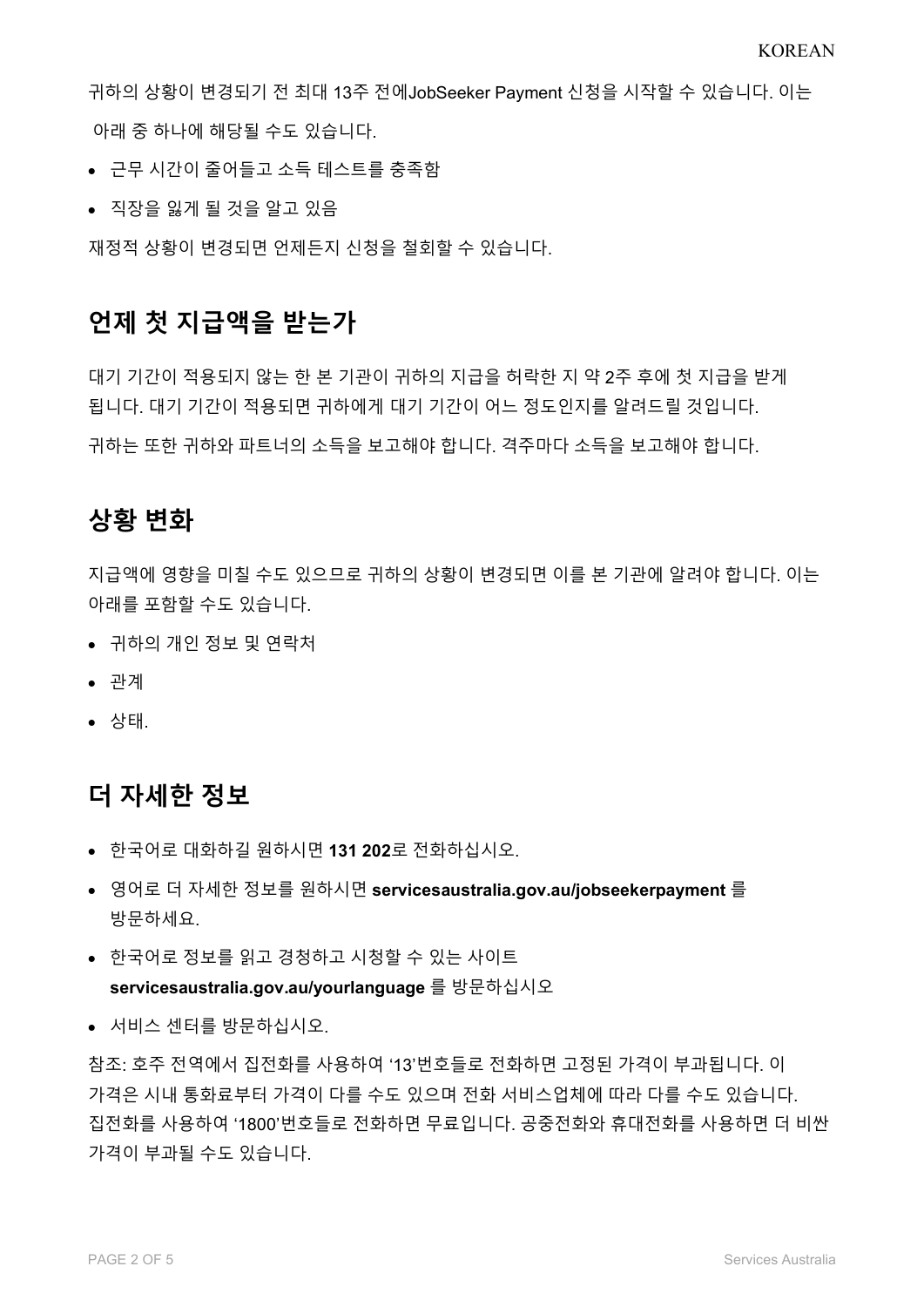# **법적 면제**

이 발행물에 포함된 정보는 수당 및 서비스에 대한 안내용일 뿐입니다. 여러분의 특정 상황에 따라 수당을 청구하고 신청을 할 지 여부에 대한 결정은 여러분의 책임입니다.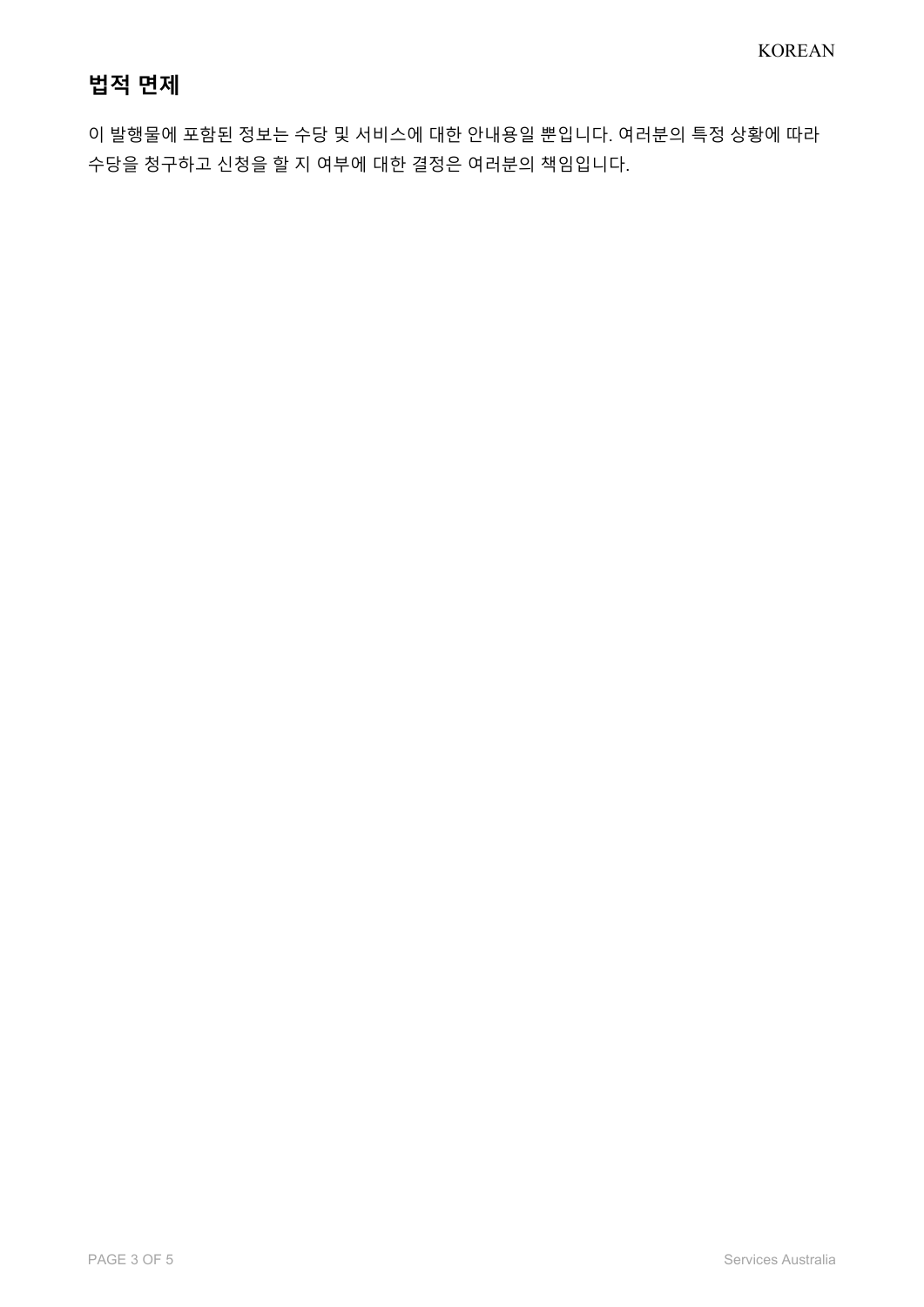

# **JobSeeker Payment**

JobSeeker Payment provides financial help if you are between 22 and Age Pension age. You can get it while you are unemployed and looking for work.

It is also available when you are sick or injured and cannot do your usual work or study.

# **Eligibility for JobSeeker Payment**

You may be eligible for JobSeeker Payment if you meet all of the following:

- you are between 22 and Age Pension age
- you meet the residence rules
- you meet the income and assets tests.

You will also need to meet one of the following situations:

- You are unemployed and looking for work, or not in full time work. This can include if you are doing part time or casual work.
- You are unable to work or study for a short time because of an injury or illness. You may need to provide a medical certificate.

### **Payment rates for JobSeeker Payment**

The amount you can get may vary, and depends on your personal situation. This includes:

- if you have a partner
- if you have children
- how much income you and your partner earned in the past 14 days.

If you earn income over a certain amount, it may affect how much you can get.

### **How to claim JobSeeker Payment**

You can claim JobSeeker Payment online using your Centrelink online account through myGov.

If you do not have a myGov account or Centelink online account, you need to set them up.

You can start your claim for JobSeeker Payment up to 13 weeks before your circumstances change. This could be if either:

- you will be working less hours and meet the [income test](https://www.servicesaustralia.gov.au/individuals/services/centrelink/jobseeker-payment/how-much-you-can-get/income-and-assets-tests/income-test)
- you know you will lose your job.

You can withdraw your claim at any time if your financial situation changes.